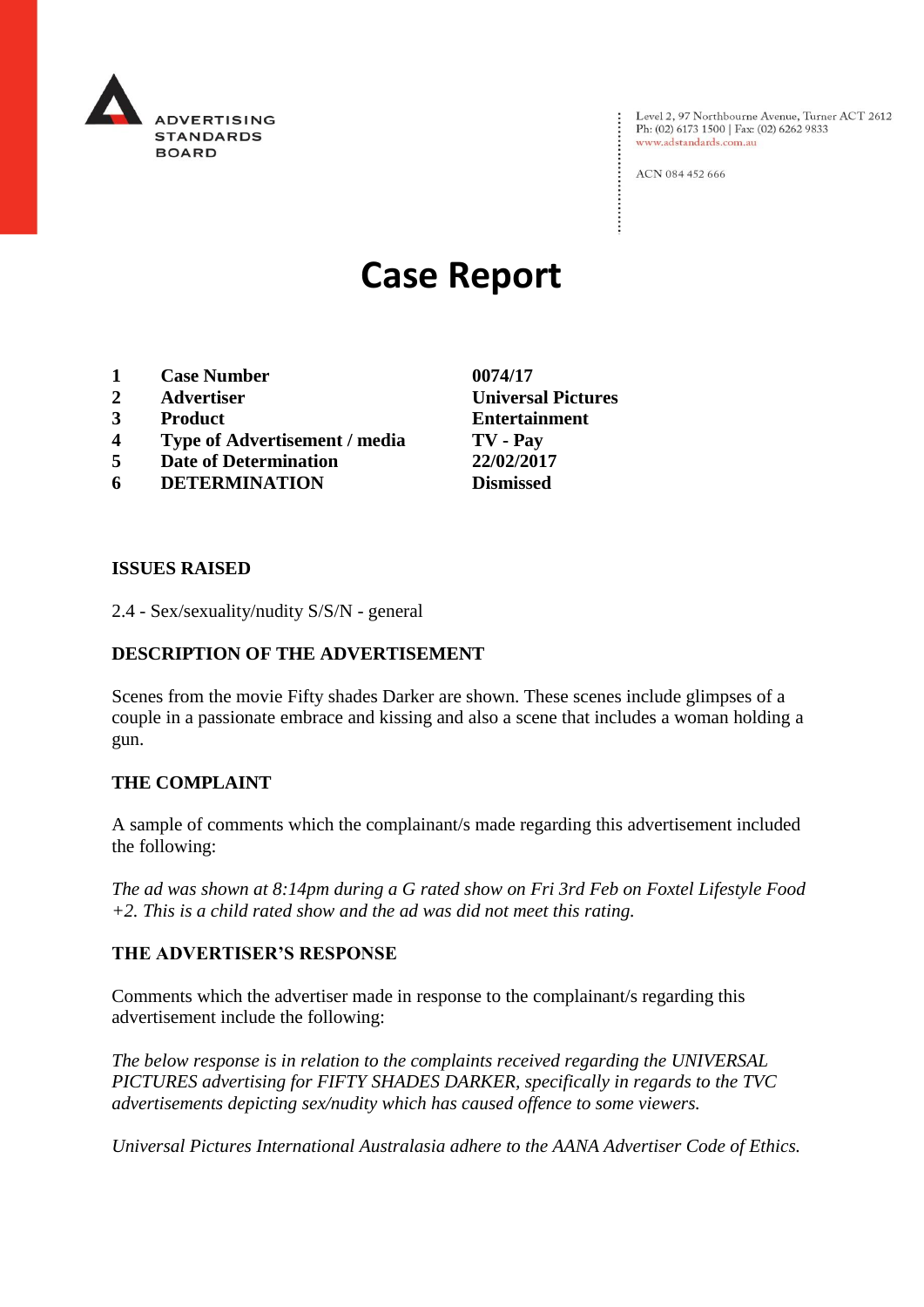*Section 2.4 of the Code states "Advertising or Marketing Communications shall not present or portray sex/nudity unless it is justifiable in the context of the product or service advertised."*

*Fifty Shades Darker is a romantic film which contains numerous scenes which are 'sexy' in nature. It would therefore be reasonable to justify that our advertising materials have been produced within the context of the product being advertised.*

*Universal Pictures strive to advertise films of this content in a manner that remains appropriate for all consumers.*

*All advertising content from Universal Pictures is broadcast on FTA TV once rated by the Commercials Advice Board which is industry compliant with the advertising standards code of conduct.*

*To ensure due diligence, prior to activity going live IMD (on behalf of Universal Pictures) liaises with CAD to obtain approval on the FIFTY SHADES DARKER TVC spots.*

*Universal Pictures produced a number of TV spots for the FIFTY SHADES DARKER TV campaign and each spot was classified by CAD - the TV spots in question received a J rating (attached are the key number/material instructions which were provided to the TV networks)*

*In this instance, we obtained CAD clearance to display the advertisement according to the guidelines provided for a J rating.*

*The following approval was obtained by Universal Pictures from CAD:*

*Parental Guidance/Warning "J" Definition: Parental Guidance Recommended/Care in placement May be broadcast at any time of day, except during P and C programs or adjacent to P or C periods. Exercise care when placing in programs principally directed to children*

*The above CAD guidelines were adhered to and the spot was cleared for broadcast at any time of day except in P or C rated programming.*

*Universal Pictures and MediaCom exercised care with the planning and selection of the TV schedule and focused on programming that skews 18+.*

*We have also requested substation from our media owner partners which further verifies that we have been specifically targeting an 18+ audience for this film. – to be provided upon request.*

*Please also note that all advertising materials for this film have displayed the CTC (Check the Classification) logo for the required duration.*

*We apologise for any distress caused and would like to reassure all parties involved that we have adhered to all required standards and the industry code of conduct in relation to the advertising materials and placements for this film.*

### **THE DETERMINATION**

The Advertising Standards Board ("Board") considered whether this advertisement breaches Section 2 of the Advertiser Code of Ethics (the "Code").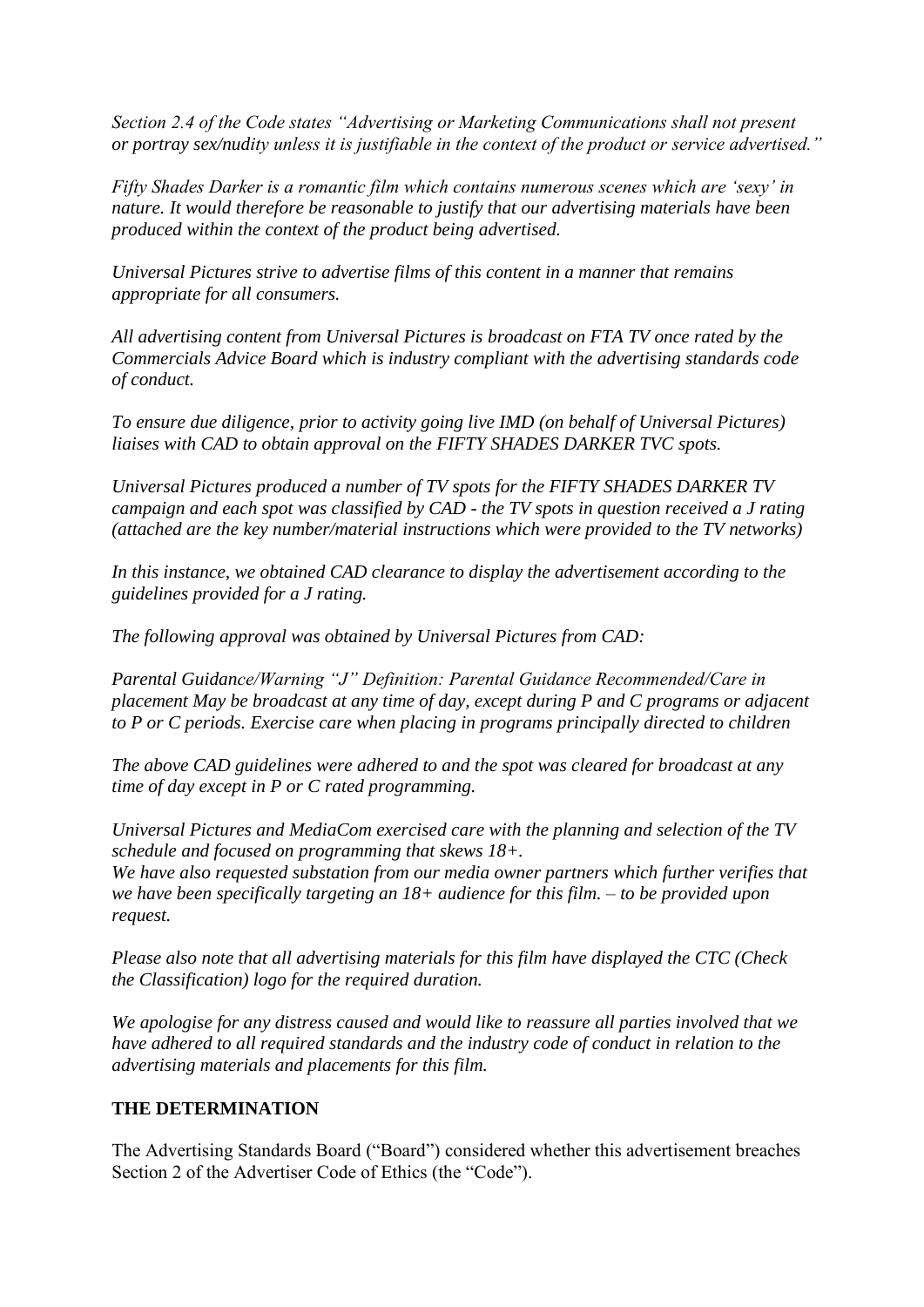The Board noted the complainant's concern that the advertisement is promoting a movie for adults and is not appropriate for viewing by children.

The Board viewed the advertisement and noted the advertiser's response.

The Board considered whether the advertisement was in breach of Section 2.3 of the Code. Section 2.3 states: "Advertising or Marketing Communications shall not present or portray violence unless it is justifiable in the context of the product or service advertised".

The Board noted this advertisement is promoting the movie, "Fifty Shades of Grey" and features some scenes from the movie.

The Board noted that the overall theme of the books the movie is based on, contains consensual sexual themes but considered that the advertisement itself does not depict any scenes or images which would encourage or promote sexual violence, consensual or otherwise.

The Board noted that in one scene we see a woman firing a gun. The Board noted that while the main female character is standing in front of the woman firing the gun the Board considered that the gun is clearly being fired to the side of her, and not at her. The Board noted that this scene is very brief and considered that in the context of a promotion for a movie which has an overall tone of menace it is not inappropriate to show a woman firing a gun.

The Board considered that the advertisement did present or portray violence which was justifiable in the context of the product advertised.

The Board determined that the advertisement did not breach Section 2.3 of the Code.

The Board considered whether the advertisement was in breach of Section 2.4 of the Code. Section 2.4 of the Code states: "Advertising or Marketing Communications shall treat sex, sexuality and nudity with sensitivity to the relevant audience".

The Board noted the complainant's concerns that it is not appropriate to advertise a movie for an adult audience at times where children can view it.

The Board noted it had previously dismissed similar complaints about the Fifty Shades of Grey movie in case 0047/15 where:

"The Board noted the movie is based on a contemporary novel which most members of the community would be familiar with as being an adult book about a sexual contract between a man and woman and containing sexually explicit content. The Board noted that some of the complainants were concerned about the promotion of an adult themed product during times when children would be watching television. The Board noted that the advertisement had been rated 'J' by CAD which means it is a PG style advertisement for an 'M' or 'MA' movie and can therefore be aired in PG programming and timeslots.

The Board noted the content of the advertisement and considered that the scenes chosen were relatively mild given the nature of the movie. The Board noted that there is no explicit nudity,